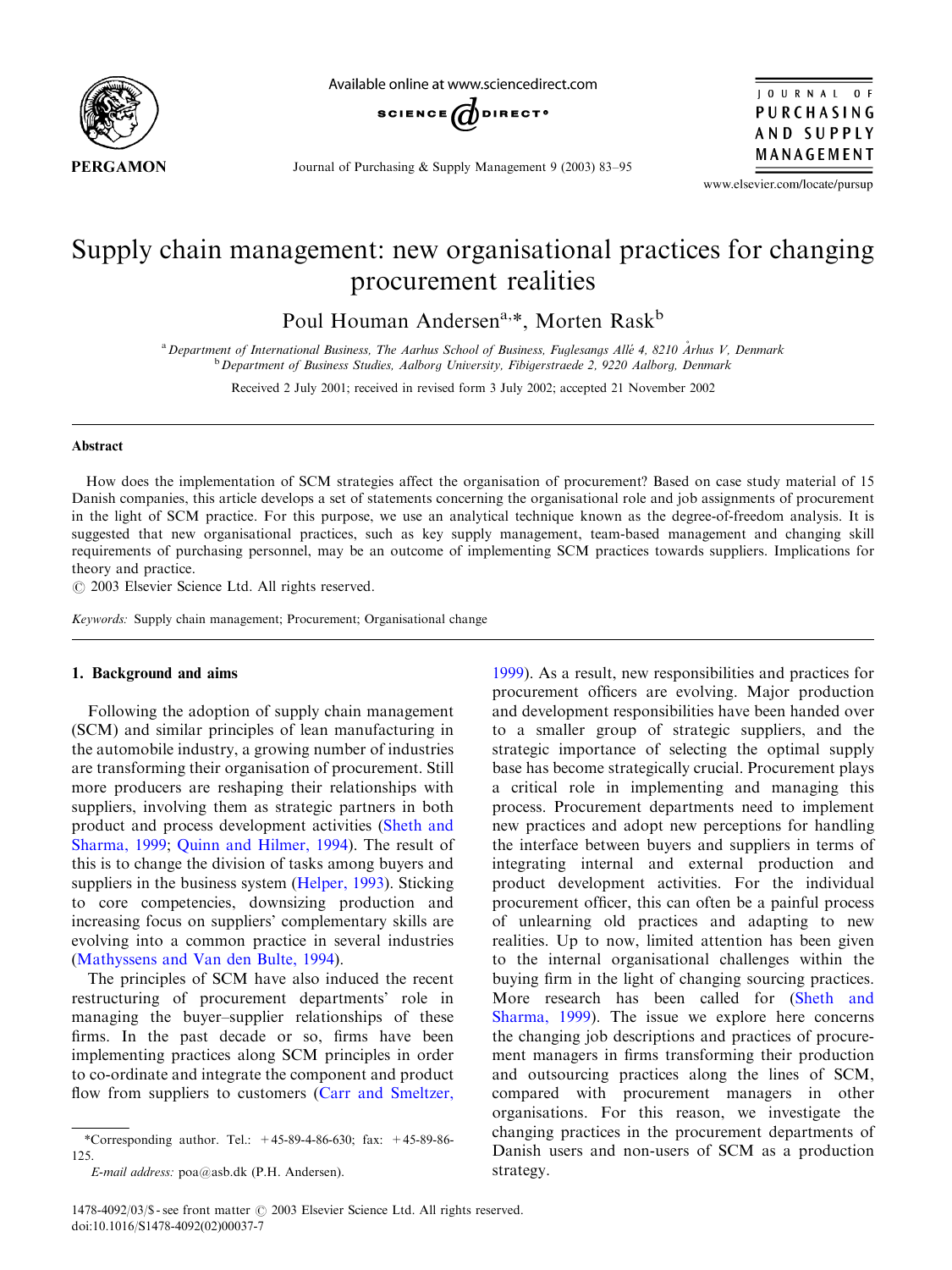Strategically, increasing competitive pressure and the rapid pace of technological change are motivating firms to focus on partnerships with suppliers as a means of distributing risks and enhancing business processes, through the development of joint skills and shared interorganisational routines [\(Andersen and Christensen,](#page--1-0) [2000;](#page--1-0) [Trent and Monczka, 1999\)](#page--1-0). Firms are enhancing their innovative and competitive ability by focussing on their core competencies and leaving marginal activities to a selected group of competent (preferably worldclass) suppliers ([Sheth and Sharma, 1999;](#page--1-0) [Cavusgil et al.,](#page--1-0) [1997\)](#page--1-0). Strategic outsourcing policies are expected to speed up time-to-market processes, improve supplier quality, and reduce organisational slack through the trimming of production organisation, reduction of fixed costs and enhancement of operational flexibility. The downside of this development may be increased reliance on, and increasing vulnerability to, suppliers' delivery performance. Moreover, as the search for globally viable suppliers commences, supply chains become more geographically dispersed, increasing the need for control and co-ordination of the entire supply chain ([Andersen,](#page--1-0) [1999\)](#page--1-0). This in turn calls for possibilities for tracking and monitoring through management information systems to ensure that suppliers meet the strict requirements of delivery and inventory control. Information replaces inventory and organisational buffering [\(Germain and](#page--1-0) Dröge, 1997).

The aim of this study is to deepen our theoretical understanding of the effects of SCM on the organisation and management of procurement. Recent studies have discussed the changing role of the procurement department in the organisation with respect to its increased participation in cross-departmental teams and corresponding involvement in decision areas outside the traditional realm of procurement ([Pearson, 1999](#page--1-0); [Hult](#page--1-0) [et al., 2000](#page--1-0)). However, their findings are not directly related to a particular strategy for managing and integrating the supply function. Moreover, they focus on an important, but particular, aspect of organisational consequence (increased participation in cross-departmental teams), rather than relating these to broader issues of changing demands to the procurement department. A more coherent theoretical understanding of the emerging issues and challenges to the procurement department has yet to be developed. We approach this on the basis of SCM literature and other related fields (relationship marketing and organisational theory). From a theoretical basis, we develop a set of statements and apply a case study methodology known as the degree-of-freedom analysis (DFA) [\(Wilson and Wood](#page--1-0)[side, 1999\)](#page--1-0). This is a formal case study approach used for matching patterns of observations to expected statements. This approach differs from traditional grounded theory in the Glaser and Straussian sense by allowing theory to be an active and explicit part of the

researcher's analytical framework [\(Glaser and Strauss,](#page--1-0) [1967\)](#page--1-0). Compared with analytical induction, it not only tests theory but also develops it. In conclusion, our intention is to modify existing theory and see how it applies to new and varied situations, as opposed to the situations for which it was originally developed.

Our data material consists of case studies of 15 Danish manufacturing firms, representing different industrial sectors. Users of SCM are contrasted to non-users in order to benchmark and further contrast the implications of SCM to procurement practice. The paper is structured as follows: First, we introduce a conceptual model derived from current literature concerning the relationship between the evolving role of strategic outsourcing and the reorganisation of procurement practices. Next, we present the findings of our case study and compare these with the existing literature in order to extend and deepen present knowledge. Finally, a number of implications for academia and management practice are discussed.

### 2. SCM and reorientation of the procurement function some conceptual issues and statements

There are various definitions of SCM in literature [\(Houlihan, 1985](#page--1-0)). It has thus become an umbrella term, covering a set of practices for ensuring the cost-effective flow and inventory of materials and finished products throughout the value chain from point-of-origin to point-of-consumption. While in principle SCM envisions the integration of the entire supply chain, real-life applications are more mundane. Firms usually apply the principles of SCM in piecemeal fashion, developing individual parts of their supply chain towards selected partners rather than leap-frogging into an entirely new structure. Here we restrict ourselves to the upstream application of SCM principles towards strategic suppliers.

Even critical reviews of the SCM literature emphasise that maintaining strong and effective supplier relationships and operational integration across organisational boundaries are distinctive qualities of the SCM principle [\(New and Ramsay, 1999](#page--1-0)). In the consequence, organisational boundaries between buyers and suppliers are blurred.

Studies of practices and strategic motives for outsourcing production activities to external suppliers play a prominent role in current SCM literature. In order to cope with changing competitive realities, firms are encouraged to concentrate on those activities that are simultaneously at the core of the end product's value proposal and for which the firm has a competitive advantage ([Venkatesan, 1992](#page--1-0)). Non-core activities should be outsourced to suppliers which have a particular advantage in them. Often, this may mean a